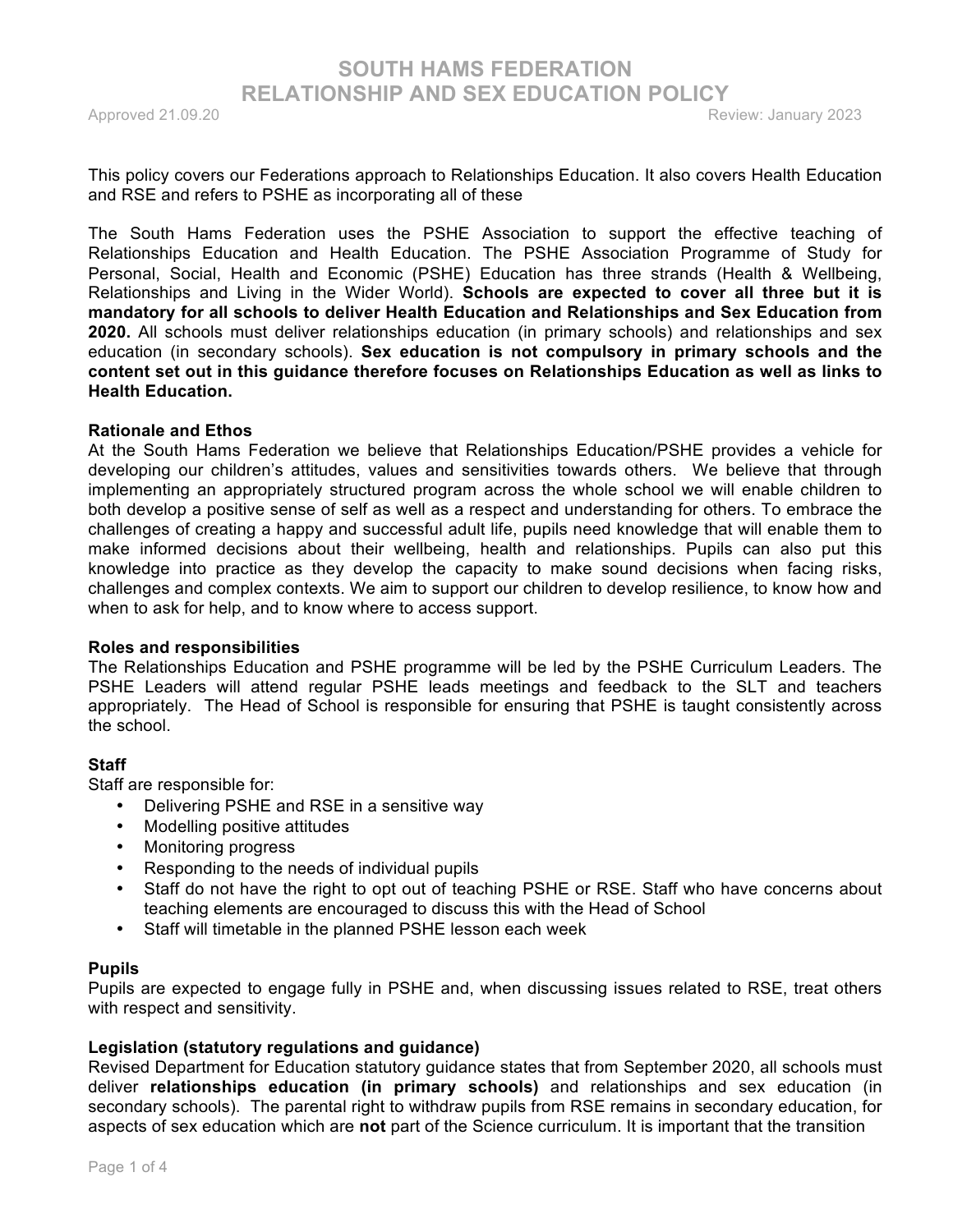Approved 21.09.20 Review: January 2023

phase before moving to secondary school supports pupils' ongoing emotional and physical development effectively. Therefore, we aim to provide a sex education programme tailored to the age and the physical and emotional maturity of the pupils. It ensures that both boys and girls are prepared for the changes that adolescence brings and – drawing on knowledge of the human life cycle set out in the national curriculum for science - how a baby is conceived and born. As well as consulting parents more generally about the school's overall policy, The South Hams will consult parents before the final year of primary school about the detailed content of what will be taught. Parents are invited in to see for themselves the learning/video clips etc that the children will be exposed to.

## **Documents that inform the school's Relationships Education and RSE policy include:**

- Education Act (1996)
- Learning and Skills Act (2000)
- Education and Inspections Act (2006)
- Equality Act (2010),
- Supplementary Guidance SRE for the 21st century (2014)
- Keeping children safe in education Statutory safeguarding guidance (2016)
- Children and Social Work Act (2017)

### **Curriculum Design**

Our Relationships Education and Health Education programme is an integral part of our whole school PSHE education provision.

This provides opportunities for pupils to:

- better understand the nature of human relationships
- learn about relationships, the importance of communication and assertiveness skills including the importance of values such as respect (for self and others), equality, responsibility, care and compassion
- reflect upon the importance of stable and loving relationships for family life, including the bringing up of children, this also includes marriage and civil partnerships
- consider and understand the changes that occur to their bodies, minds and emotions as a consequence of growth from childhood to adulthood
- reflect upon how to make good, informed and safe choices concerning relationships and healthy lifestyles
- stay safe online
- know basic first aid

# **Equalities and Safeguarding within the Curriculum**

The Relationships Education programme at The South Hams Federation demonstrates and promotes the following:

- Learn the value of respect, care and love
- Valuing family life within stable, loving and committed relationships
- Acceptance of same sex unions as also offering stable, loving and committed relationships to nurture children
- Respect for self and others
- Respect for rights and responsibilities within relationships
- Appreciate that different, successful family structures exist
- Understanding diversity regarding religion, gender, culture and sexual orientation
- Importance of striving to reduce intolerance and discrimination based on sexual orientation, disability, ethnicity, religion and gender.
- Acceptance of difference and diversity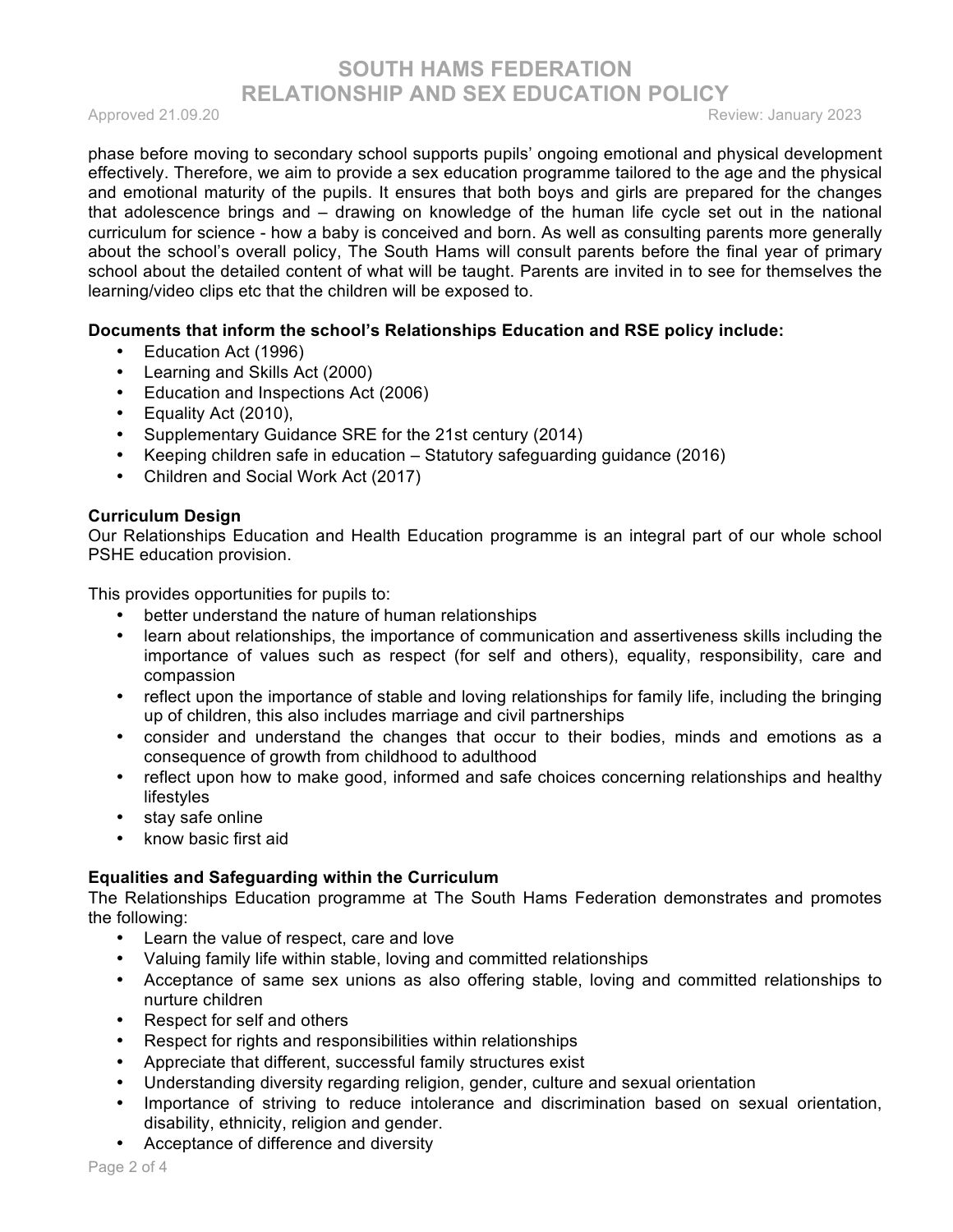**SOUTH HAMS FEDERATION RELATIONSHIP AND SEX EDUCATION POLICY**

Approved 21.09.20 **Review: January 2023** 

- Promote gender equality and equality in relationships
- Challenge gender stereotypes and inequality

This policy reflects and is line with the schools' equal opportunities policy and the schools ensures that the Relationships Education teaching programme is an inclusive one and is appropriate and relevant to all pupils, including those with SEN and disabilities. Teachers ensure that the content, approach and use of inclusive language reflect the diversity of the school community, and help all pupils feel valued and included, regardless of their gender, ability, disability, experiences and family background..

Relationships Education is not delivered in isolation, but firmly embedded in all curriculum areas including Personal, Social, Health and Economic (PSHE) education. Many aspects of PSHE are taught throughout the year, whilst some specific age-related aspects are delivered, at a pre-planned points, during the year in order that parents are informed and can be involved in supporting their child. RSE is delivered by class teachers in mixed gender groups other than when it is deemed more appropriate for topics to be covered in single sex groups. PSHE is delivered through a varied range of activities, which promote dialogue and understanding. These include: circle time, active teaching and learning, role play/scenarios and discussions.

### **External agencies and visitors**

External agencies can be invited to support the delivery of all aspects of PSHE. These may include: the school nurse, the NSPCC and the police. External agencies and visitors are familiar with and understand the school's RSE policy and safeguarding policy and work within these documents. All visitors are supervised/supported by a member of staff at all times. The input of visitors is monitored and evaluated by staff. This evaluation informs future planning.

### **Safe and effective practice**

Staff are aware that views around PSHE related issues are varied. However, while personal views are respected, all PSHE issues are taught without bias. Topics are presented using a variety of views and beliefs so that pupils are able to form their own, informed opinions but also respect others who may have a different opinion. Both formal and informal RSE arising from pupils' questions are answered according to the age and maturity of the pupil(s) concerned and the limits of the year group topics. The Federation believes that individual teachers must use their skill and discretion in this area and refer to the Designated Safeguarding Lead if they are concerned or believe any pupil to be at risk.

### **Engaging Parents**

The school is committed to working with parents and believes that it is important to have the support of parents and the wider community. Effective methods to communicate the schools' approach to PSHE/RSE are through the year groups' curriculum meetings (Year 5 and 6), parents' evening, the school website, weekly newsletters and an open-door policy. Parents are also invited in throughout the year to celebrate the learning across PSHE. Parents are invited to view this policy. *Parents do not have the right to withdraw their children from all, or part of the RSE curriculum as teachers will not be teaching RSE that is outside of the science curriculum. If for any reason teachers feel it is necessary to discuss areas outside of the science curriculum with children, parents will be informed and would have the right to withdraw.*

### **Monitoring, Reporting and Evaluation**

Class teachers assess pupils' understanding and progress through formative and summative processes. These include task outcomes, questioning, quotes from children and observation. At the end of the year, each year group reviews the programme they have implemented and pass on any comments to the PSHE Curriculum Leader as part of the monitoring cycle. This policy is reviewed on an annual basis taking into account the feedback from teaching staff, pupils and parents.